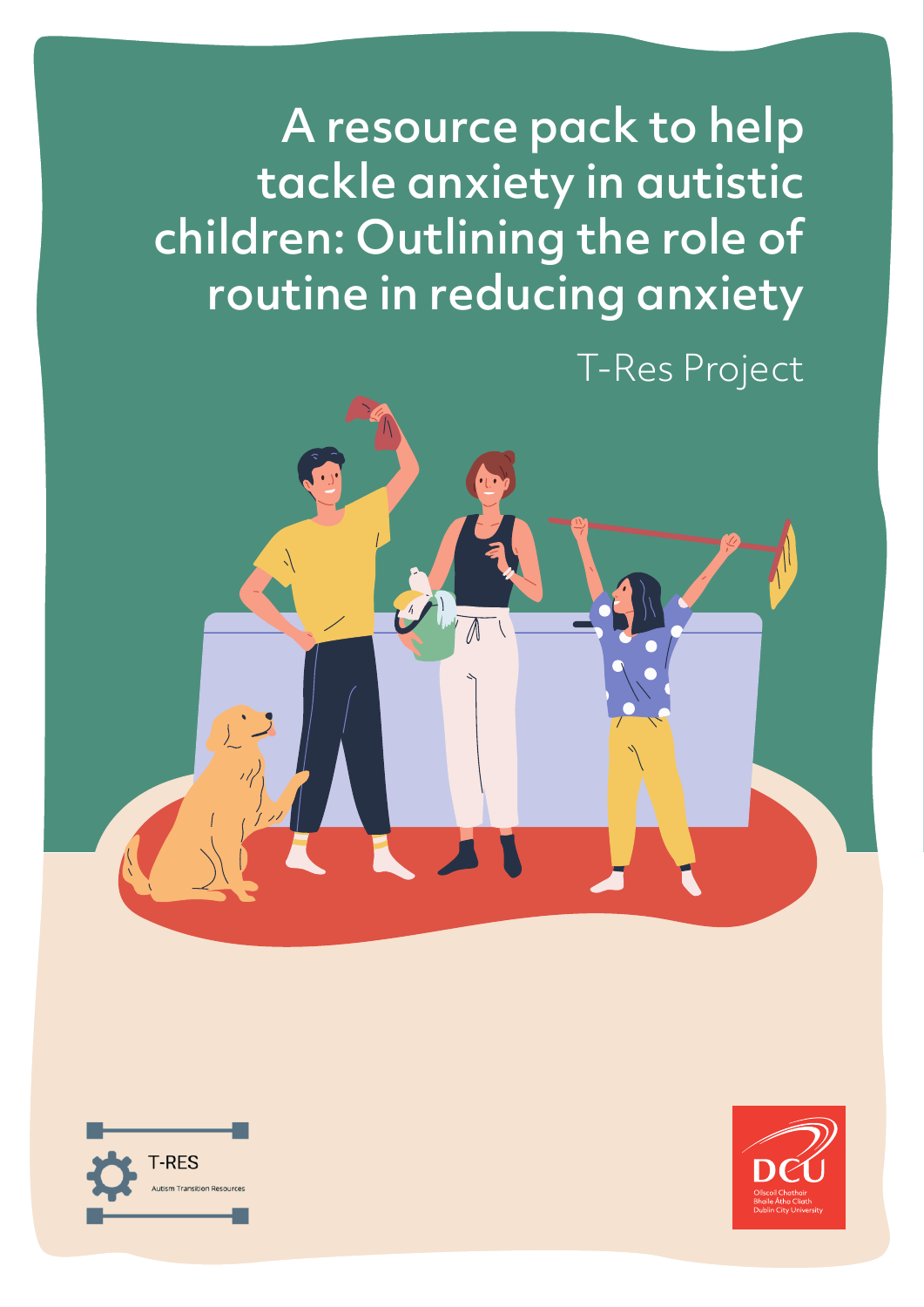# **Contents**

| <b>About T-Res</b>                              | 1                       |
|-------------------------------------------------|-------------------------|
| <b>This Resource Pack</b>                       | 1                       |
| The relationship between<br>anxiety and routine | $\overline{2}$          |
| Why schedules are important                     | $\overline{2}$          |
| What is a visual schedule?                      | $\overline{3}$          |
| Aim of a visual schedule                        | $\overline{\mathbf{3}}$ |
| How to make a visual schedule                   | 4                       |
| Putting it in to practice                       | $\overline{4}$          |
| <b>Our resources</b>                            | 5                       |

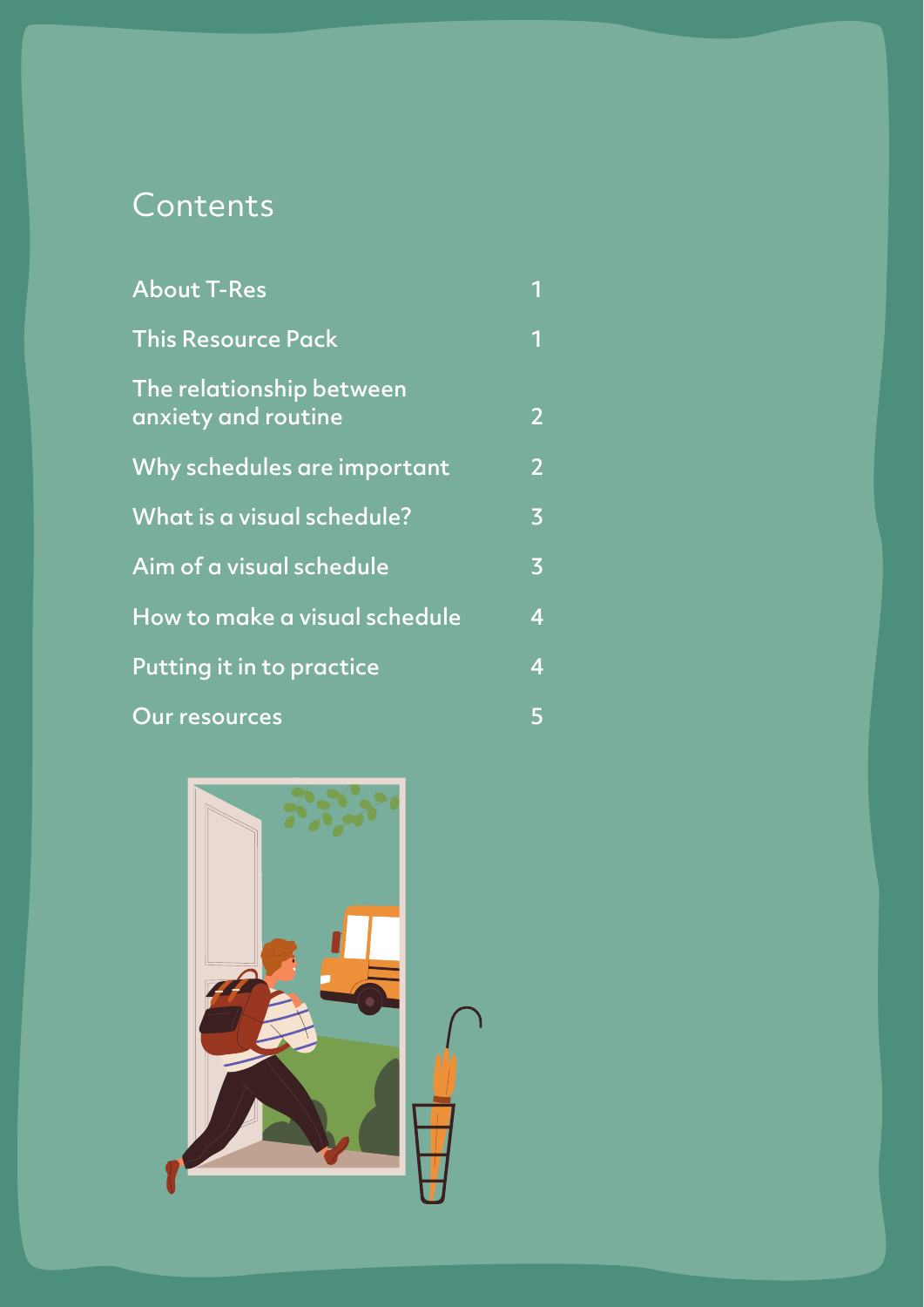

# **About T-Res**

The T-Res Project is funded by the Health Research Board (HRB) under the COVID-19 Rapid Response fund. It is led by Dr Sinéad Smyth for the Dublin City University School of Psychology.

## **This Resource Pack**

The following resource pack can be used as a tool to help children to develop / redevelop a routine and manage anxiety levels which has changed due to COVID-19. It will help you to:

- i) plan and prepare
- i) communicate
- ii) support your child as they take the necessary steps.

The resources included are designed to support children of different ages, aptitudes and abilities both at home, in school and in the community.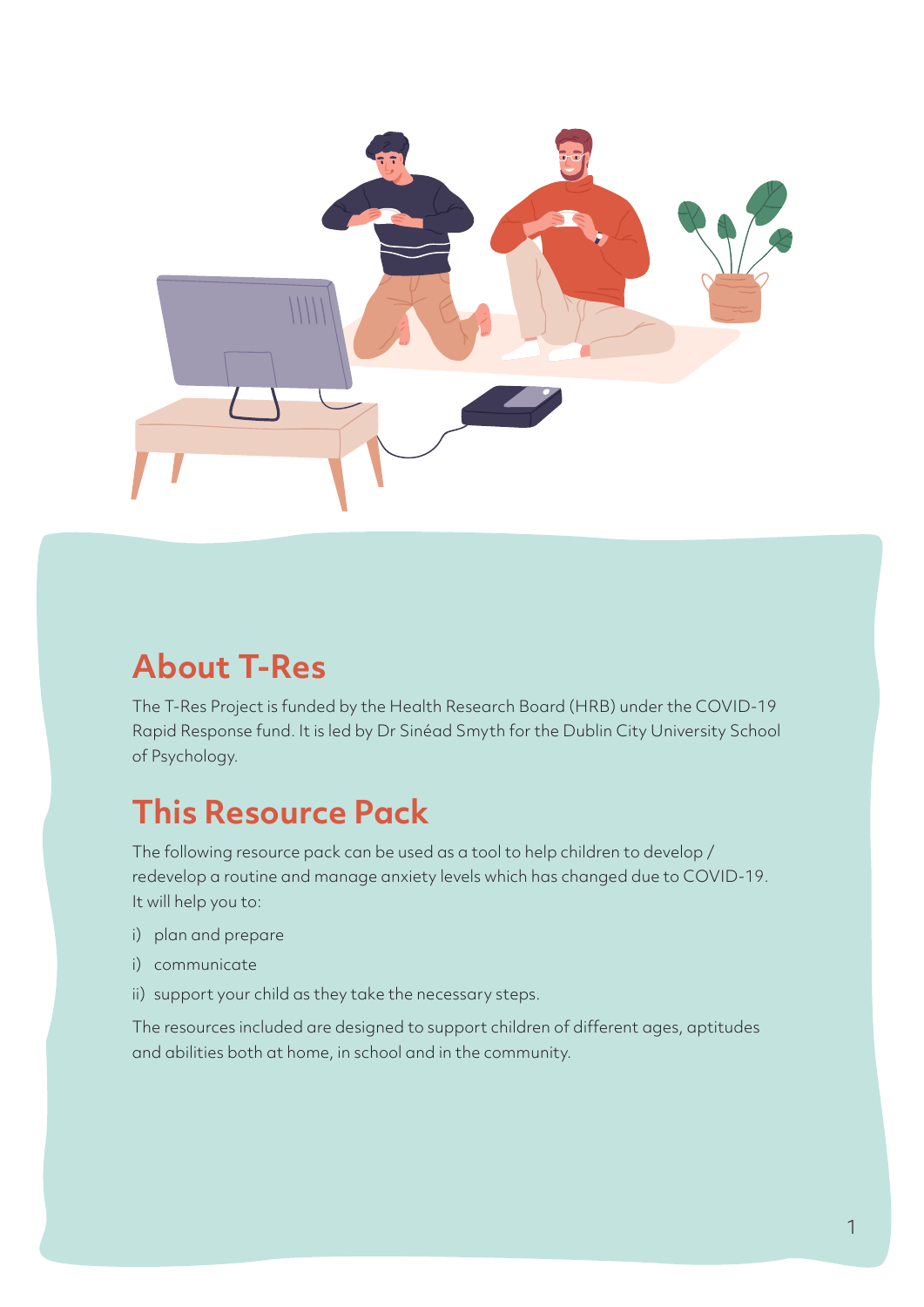

## **The relationship between routine and anxiety**

Parents and young people with autism have reported that there are higher levels of anxiety and greater difficulty managing big emotions since the onset of the COVID-19 pandemic. Understanding anxiety, where it stems from, how to avoid and manage it are all important issues.

Change to routine and unexpected change are one issue that can cause anxiety. Indeed, a lot of the time when things change we can feel a loss of control over our environment or self and that can be associated with feelings of anxiety.

# **Why schedules are important**

One good way to deal with this anxiety is to first set in place and maintain routine. When things are predictable, we feel more in control and less anxious. Schedules are one way to build a routine. Naturally things can change and so we may also need to build in flexibility or tolerance for change.

It makes sense to develop a basic schedule that can be implemented at any level of COVID-19 restrictions (so it doesn't rely on certain places that may be closed or activities that cannot be completed at higher levels of restrictions particularly during winter months).

It is very important to clearly communicate the schedule and any changes that may be coming up. This will help people to prepare for change and reduce anxiety.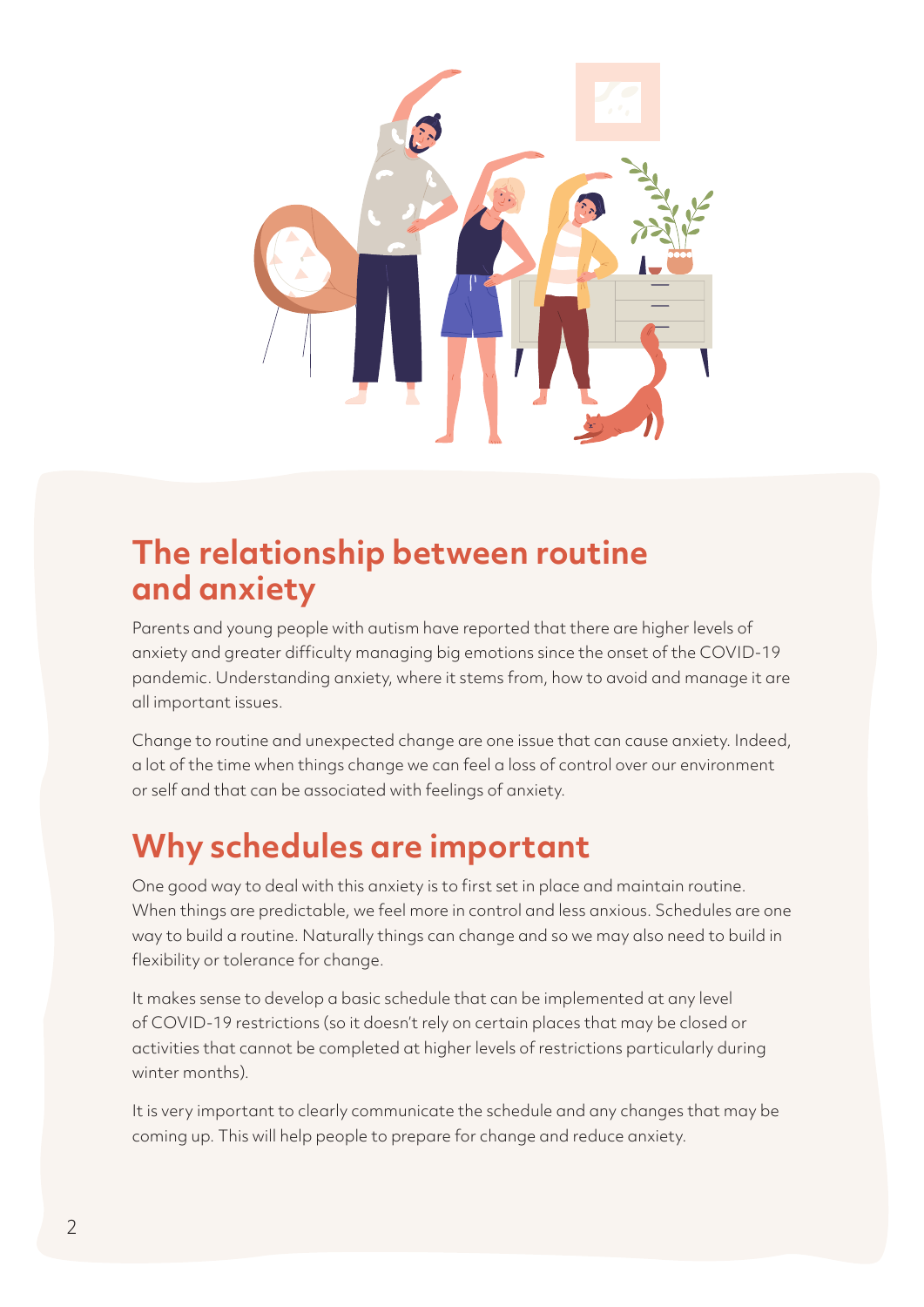## **What is a visual schedule?**

People use different kinds of schedules to remind them where, when and what they need to do. Examples include: calendars, school timetables, diaries. Students and young people (and their grown ups!) can benefit from visual schedules anytime in any setting.

## **Aim of visual Schedules**

The aim of a visual schedule is to provide a visual representation of routine whether that is a whole day, the school day or even one event or task in the day. When we say something out loud, like our plan for the day, those words are gone once they are uttered. With a visual schedule, we have a visual reminder, which is often portable, to remind us of what is happening.

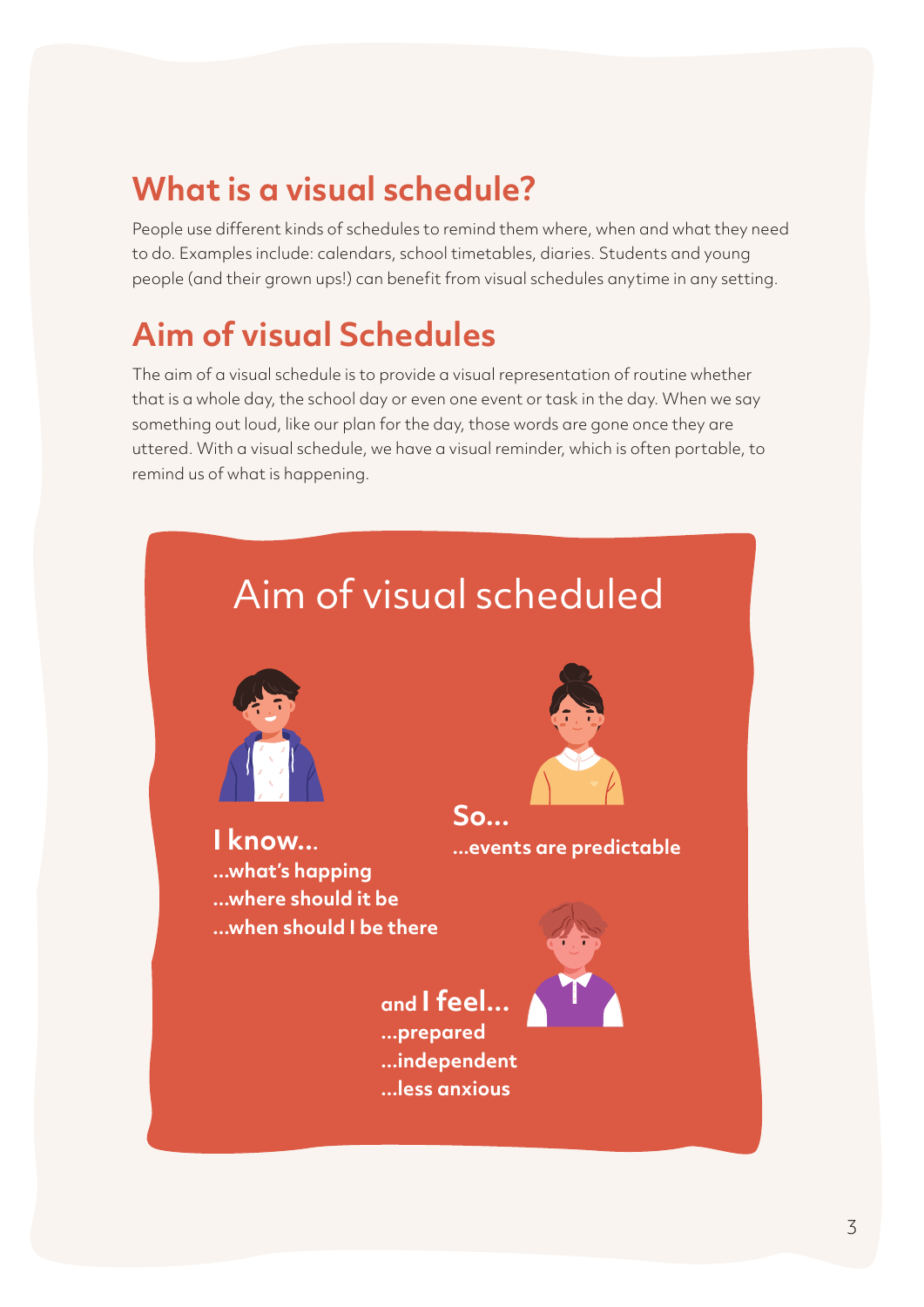#### **How to make a visual schedule**

Visual schedules should be individualised to the person, event and context. For that reason, you should tailor these for your child or student. Before you prepare your schedule, think about 1) what you are scheduling (a whole day, part of a day, one activity or event) 2) what it should help your child or student to achieve 3) what will your child or student respond to best?

Some tips for creating effective visual schedules.

- Make it as easy to understand as possible
- Use an object related to or representing the activity, a photo, symbol or words
- Put activities in order of which will be done first, second and so on (top to bottom or left to right)
- If you can make the schedule changeable by using Velcro and interchangeable activities, that can be a helpful way to build flexibility into the routine.

## **Putting it in to practice**

- Frequently pair the object (e.g. picture) and the activity so that your child or student will learn what the object stands for.
- Introduce the schedule and use it consistently
- Let the child know that an event or change of activity is approaching by using the telling them and using an object to signal.
- Tick off when completed or put object in finish box.

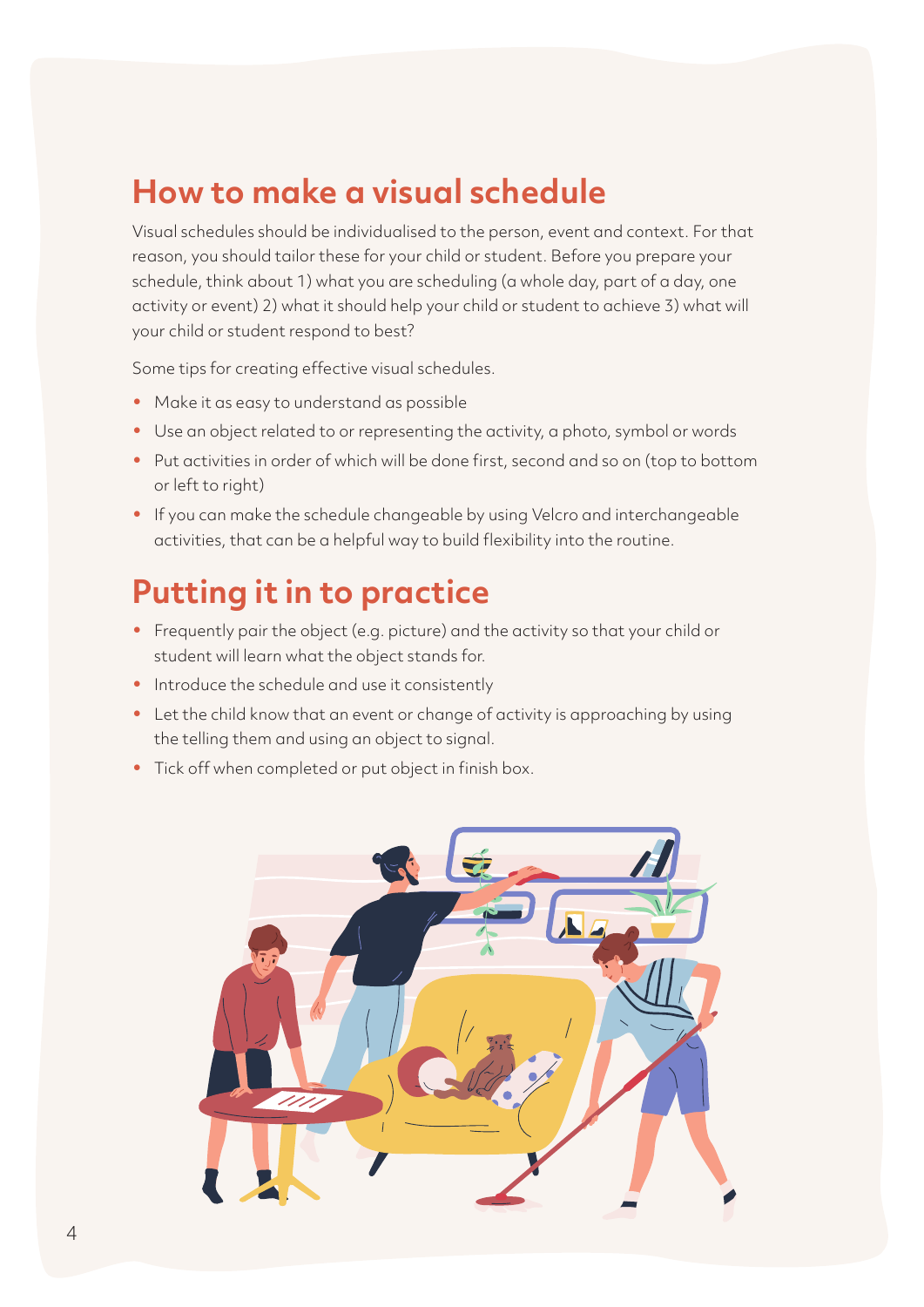#### **Our resources**

**Visual Schedule** We have created some sample schedules as part of this resource pack. These can differ depending on the age and support needs of your child or students.

- 1. Example 1 is of a schedule like a diary or timetable which might work well for an older or more verbal child.
- 2. Example 2 is a pictorial visual schedule which would work well for a child with less verbal skills.
- 3. Example 3 is a first then schedule. This can be helpful to plan a transition between two activities or an action that must be completed before something else can be done.

| <b>MY</b>                                | <b>TIME</b>  | <b>MONDAY</b> | <b>THUESDAY</b> | WEDNESDAY | <b>THURSDAY</b> | <b>FRIDAY</b> |
|------------------------------------------|--------------|---------------|-----------------|-----------|-----------------|---------------|
| <b>SCHEDULE</b>                          |              |               |                 |           |                 |               |
| <b>MY NAME IS</b>                        |              |               |                 |           |                 |               |
|                                          |              |               |                 |           |                 |               |
| <b>DATE</b>                              |              |               |                 |           |                 |               |
|                                          |              |               |                 |           |                 |               |
| ۰<br>T-RES<br>LJ<br>Transition Resources | <b>NOTES</b> |               |                 |           |                 |               |
|                                          |              |               |                 |           |                 |               |
|                                          |              |               |                 |           |                 |               |
|                                          |              |               |                 |           |                 |               |
|                                          |              |               |                 |           |                 |               |
|                                          |              |               |                 |           |                 |               |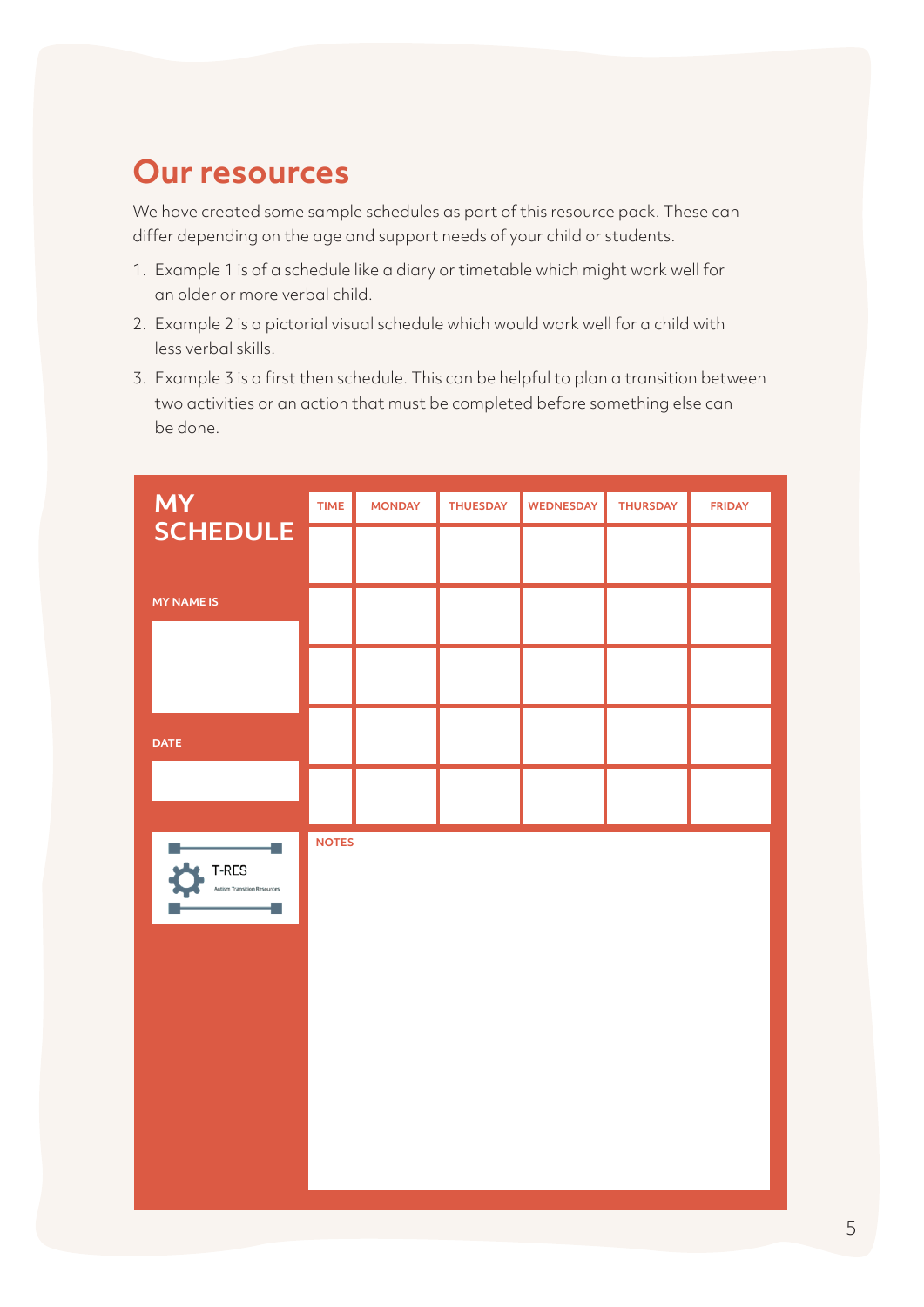# **Visual Schedule**





**Brush teeth**



#### **Breakfast**



**School work**

**First-Then**



**First sit down Then snack**